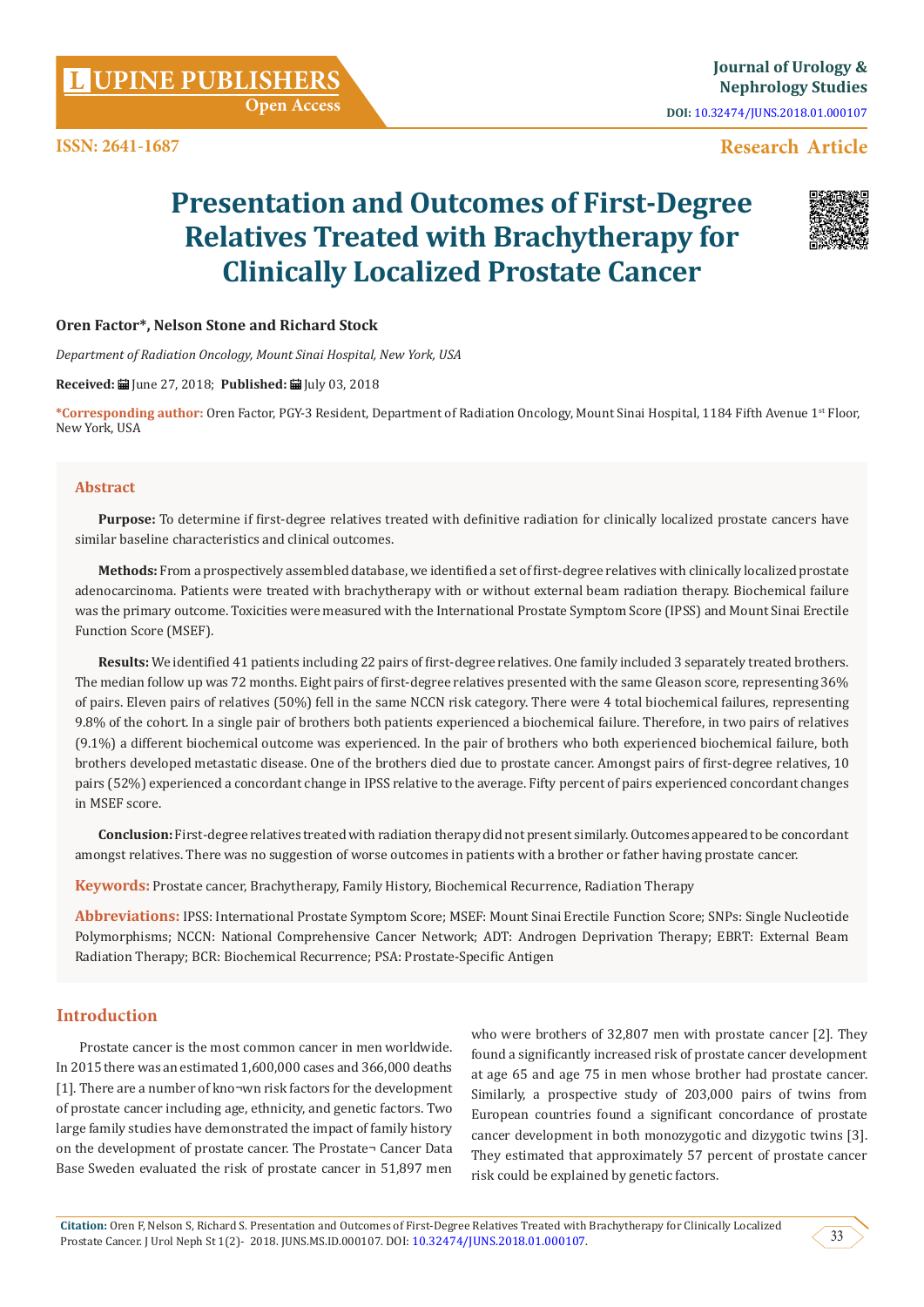The heritable factors contributing to prostate cancer risk include two categories, rare deleterious variants from mutations, and more common variants or single nucleotide polymorphisms (SNPs). The rare variants, such as BRCA mutations, have a high penetrance and are often associated with more aggressive prostate cancer [4]. When considering more common genetic variants, genome wide association studies using SNPs have discovered over 100 loci associated with prostate cancer [5]. These loci are estimated to account for 33 percent of the familial prostate cancer risk [6-15]. Unlike BRCA and deleterious mutations, few SNP foci have been found to be associated with more aggressive prostate cancer or worse outcomes. [16]. Despite the inability in identifying loci associated with prostate cancer outcomes, a Swedish study looking at family history found a significant correlation between family history and outcomes. The study included 610 sons of men with prostate cancer. They found a significant correlation in prostate cancer specific death between fathers and sons [17]. We previously evaluated the effect of family history on outcomes in brachytherapy treated patients at our institution. We did not find a significant effect of positive family history on biochemical failure in our cohort [18]. Given the strong genetic component of prostate cancer risk and possibly prognosis, we aimed to discover if brothers and fathers with prostate cancer all treated with radiation therapy at our institution had similar baseline characteristics, treatment choices, outcomes, and toxicities.

## **Materials and Methods**

We identified 41 first-degree relatives with clinically localized prostate adenocarcinoma treated with brachytherapy with or without external beam radiation therapy between January 1998 and January 2016 at a single institution. Patients with node positive or distant metastatic disease were excluded. We received institutional review board approval, and all consenting patients were enrolled in a dedicated prospective database. Prostate brachytherapy was performed using a real-time transrectal ultrasound-guided technique as described previously [19]. Patient's treatments were based on their National Comprehensive Cancer Network (NCCN) risk group [20]. They were treated with: 125 I or 103 Pd implant alone (NCCN low risk); androgen deprivation therapy (ADT) and a full dose implant or a partial 103 Pd implant followed by external beam radiation therapy (EBRT) to 45 Gy (NCCN intermediate risk); trimodal therapy including ADT, partial 103 Pd implant, and 45 Gy of EBRT (NCCN high risk). Iodine-125 implants were generally prescribed to 160 Gy, full 103 Pd implants to 124 Gy, and partial 103 Pd implant to 100 Gy. EBRT was delivered with three-dimensional conformal radiation prior to 2003 and intensity-modulated RT thereafter. Dose per fraction was 180 cGy. Median EBRT dose was 4500 cGy.

Biochemical recurrence (BCR) was defined by the Phoenix criteria as a rise of 2 ng/mL or more above the prostate-specific antigen (PSA) nadir. Distant metastases were documented by cross sectional imaging (chest/abdomen or pelvis) and/or radionuclide bone scans. Prostate cancer death was defined as death in the presence of metastatic disease. The International Prostate Symptom Score (IPSS) was used to follow urinary toxicities. The Mount Sinai Erectile Function Score (MSEF) was used to follow sexual function. A MSEF score change from 2 or 3 to 0 or 1 was considered a significant change, representing a decline from erections at least adequate for penetration to erections inadequate for penetration. Descriptive statistics were used to analyze the baseline characteristics, biochemical outcomes, and toxicities among first-degree relatives in the cohort. Variables included pretreatment Gleason, PSA, T-stage, NCCN risk group, and treatment modality. Percentage of first-degree relatives having the same or different treatment outcome was calculated. For urinary toxicity the mean IPSS score for the entire cohort was calculated, and the percentage of relatives having a concordant change relevant to the mean was recorded. For sexual dysfunction the number of patients with a significant score change, as described above, was recorded, and the percentage of relatives with a concordant change was calculated.

## **Results**

**Table 1:** Baseline Characteristics.

| Characteristics       | N(%)      |
|-----------------------|-----------|
| Median age (y)        | 65        |
| Gleason               |           |
| $\leq 6$              | 26(63)    |
| 7                     | 13 (32)   |
| $\geq 8$              | 2 $(4.9)$ |
| Median Gleason        | 6         |
| Median PSA (ng/mL)    | 6.49      |
| <b>Clinical Stage</b> |           |
| $\leq$ T2             | 40 (98)   |
| $\geq$ T3             | 1(2)      |
| <b>NCCN</b> risk      |           |
| Low                   | 20 (49)   |
| Intermediate          | 17 (41)   |
| High                  | (10)<br>4 |

NCCN= National Comprehensive Cancer Network

There were 41 patients identified, including 22 pairs of firstdegree relatives. We found two father-son pairs and twenty pairs of brothers. One family included 3 separately treated brothers. The median age was 65 years old, ranging from 50 to 83 years old. The median follow up for the entire cohort was 72 months. Baseline characteristics are demonstrated in Table 1. The median Gleason score was 6 and median PSA was 6.49. Twenty patients (49%) had low-risk disease, 17 patients (41%) intermediate-risk, and 11 patients (10%) had high-risk prostate adenocarcinoma. Baseline characteristics and treatment similarities amongst first-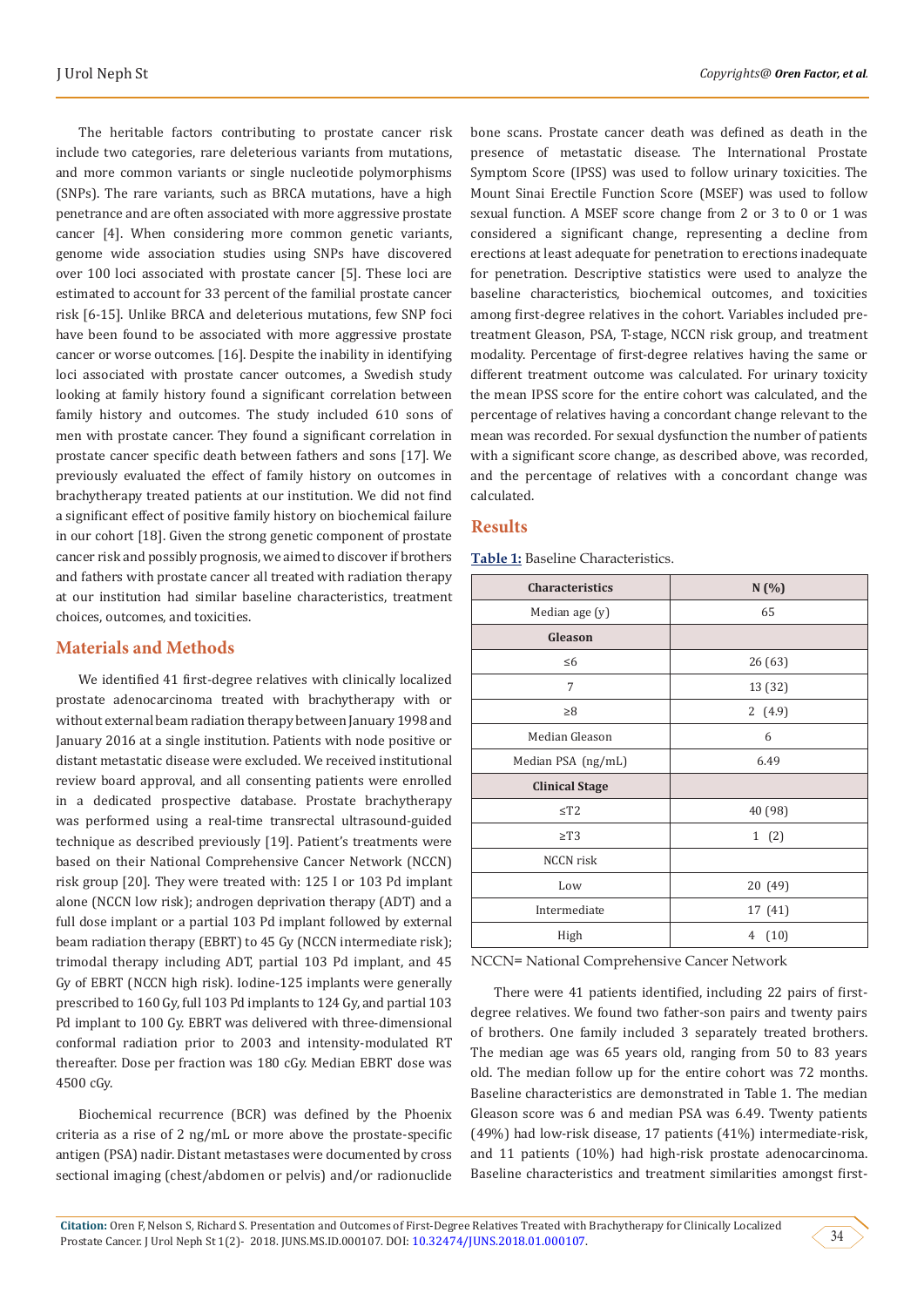degree relative pairs are seen in Table 2. Twelve pairs of firstdegree relatives (55%) received the exact treatment compromising EBRT+/- brachytherapy +/-ADT. In three pairs of relatives (13.6%) both relatives received trimodal therapy. In four pairs of relatives (18.1%) both patients received a combination of EBRT with brachytherapy with or without the addition of ADT. All but one patient received brachytherapy in his treatment.

**Table 2:** First-Degree Relatives Presentation and Treatment Characteristics.

| <b>Characteristics</b>                 | N(%)    |
|----------------------------------------|---------|
| Mean age difference (y)                | 7.45    |
| Same Gleason                           | 8 (36)  |
| Same risk category                     | 4(9.8)  |
| <b>Treatment</b>                       |         |
| Same treatment                         | 12(55)  |
| Both Brachytherapy + EBRT +ADT         | 3(13.6) |
| Both Brachytherapy +/- ADT             | 11(50)  |
| Both Brachytherapy + $EBRT$ +/-<br>ADT | 4(18)   |

EBRT= External beam radiation therapy ADT= Androgen deprivation therapy.

The average difference in age at diagnosis between first-degree relatives was 7.45 years ranging from 0 to 16 years. Eight pairs of first-degree relatives (36%) presented with the same Gleason score representing. Eleven pairs of relatives (50%) fell in the same NCCN risk category. Presentation comparisons amongst first-degree relatives are shown in Table 2. There were 4 total biochemical failures, comprising 9.8% of the cohort. In a single pair of brothers, both patients experienced a biochemical failure. Therefore, in two pairs of relatives (9.1%) a different biochemical outcome was experienced. While one relative experienced a biochemical recurrence, the other relative remained biochemically free of disease. In 20 pairs of relatives (90.9%) both relatives experienced the same biochemical outcome. In the pair of brothers who both experienced biochemical failure, both brothers developed metastatic disease. One of the brothers died due to prostate cancer. The brother who died presented with T3a, Gleason 6, and pre-treatment PSA 12.0 prostate adenocarcinoma. The surviving brother presented with T2b, Gleason 7, and pre-treatment PSA 3.77 prostate adenocarcinoma. Both brothers received trimodal therapy. No other patients developed metastatic prostate cancer or died from their disease. Disease control outcomes are shown in Table 3. The average change in IPSS score from baseline for all patients was 3.15. Four patients did not have an initial IPSS score recorded and were excluded from this analysis. Amongst pairs of first-degree relatives, 10 pairs (52%) experienced a concordant change in IPSS relative to the average. In 4 pairs (21%) both relatives experienced a change in IPSS score less than the average. In 6 pairs (32%) both relatives experienced an increase in score relative to the average change.

**Table 3:** Disease Control.

| All patients                   | N(%       |
|--------------------------------|-----------|
| Biochemical failures           | 4(9.8)    |
| Distant metastases             | 1(2.4)    |
| Prostate cancer deaths         | 1(2.4)    |
| First-degree relatives         |           |
| Concordant biochemical outcome | 20 (90.9) |
| Discordant biochemical outcome | 2(9.1)    |

Twenty-six patients had a pre-treatment MSEF score >1. Twenty of these patients (77%) experienced a significant change in score. Twelve patients had an initial score of 0 or 1 and 3 patients did not have follow up MSEF data recorded. There were eight pairs of first-degree relatives in which both relatives had a pretreatment MSEF score of >1. Four of these pairs (50%) experienced concordant outcomes with both relatives either remaining potent or losing their potency. In the other 4 pairs one relative maintained a score >1 while the other relative experienced a significant decline in sexual function. Toxicity data is displayed in Table 4.

|  |  | <b>Table 4: Toxicity.</b> |
|--|--|---------------------------|
|  |  |                           |

| <b>IPSS</b>                       | N(%)   |
|-----------------------------------|--------|
| Mean Change                       | 3.15   |
| First-degree relatives            |        |
| Concordant change                 | 10(52) |
| Concordant > Average              | 6(32)  |
| Concordant < Average              | 4(21)  |
| <b>MSEF</b>                       |        |
| Pre-treatment >1                  | 26(63) |
| Significant change                | 22(77) |
| First-degree relatives            |        |
| Pre-treatment >1                  | 8(36)  |
| Concordant post-treatment potency | 4(50)  |

IPSS= International prostate symptom score MSEF= Mount Sinai erectile function.

## **Discussion**

This is the first study to our knowledge to look at a cohort of first-degree relatives treated with radiation therapy at a single institution. Overall, there weren't any obvious similarities between the initial presentation amongst the first-degree relatives since only 36% presented with the same Gleason score and 50% presented with the same NCCN risk category. Families with known genetic deleterious mutations, such as the BRCA mutation, have been known to present with more aggressive prostate cancer. These patients are at increased risk of cancer development as well as an earlier age at diagnosis, higher Gleason score, higher rates of lymph node involvement, increased distant metastatic disease at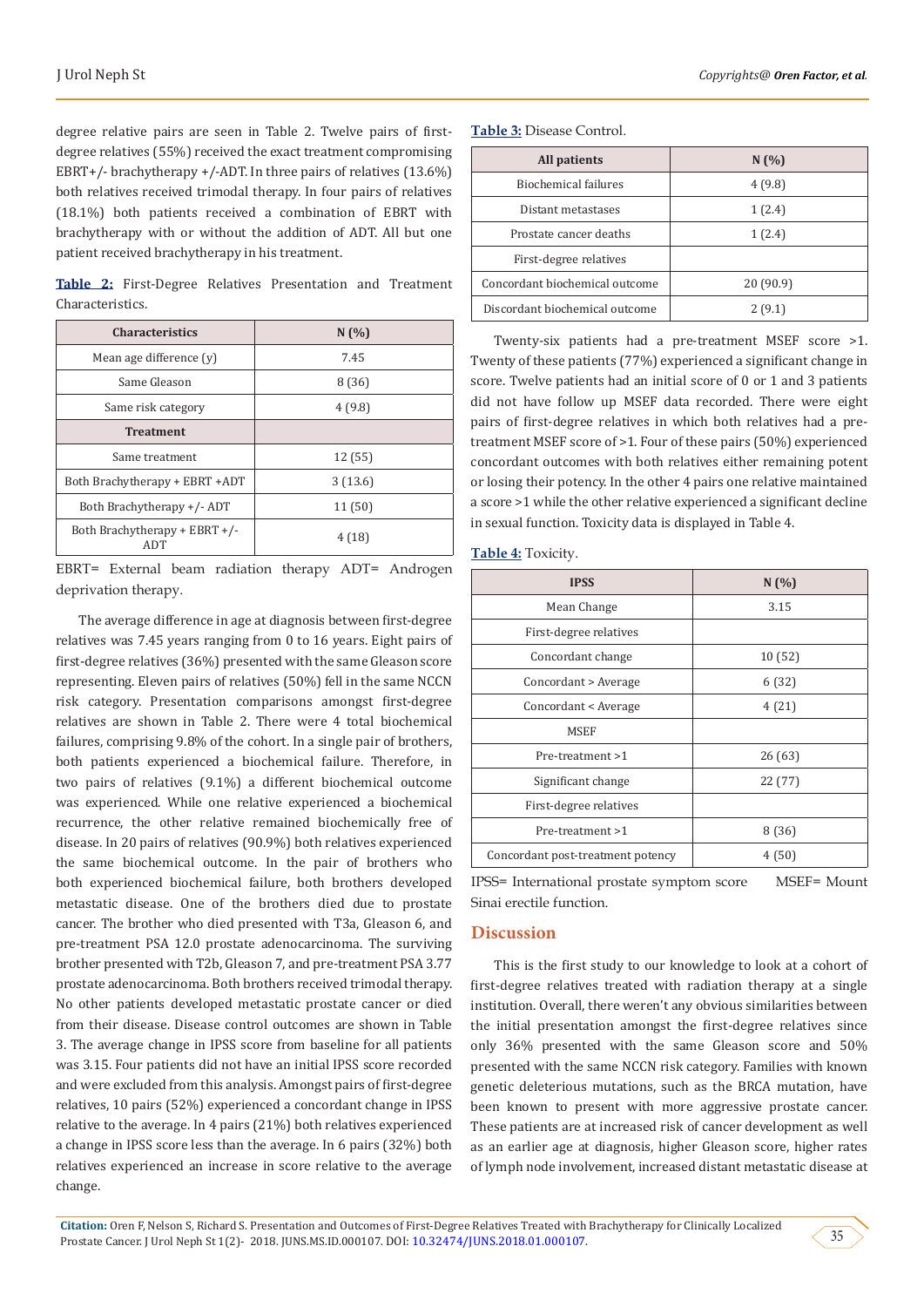diagnosis, and increased prostate cancer specific mortality [4,21- 26].

Additionally patients with BRCA2 mutations have been found to have worst outcomes following initial treatment. A study looked at a cohort of patients with localized prostate cancer treated with surgery or radiation with or without a BRCA2 mutation. This study found worsened metastases free survival and cancer specific survival in the BRCA2 mutated population [26]. However, the large majority of patients with genetically influenced prostate cancer are not found to have deleterious mutations such as BRCA2. Given the rarity of these mutations and the less aggressive presentation of our cohort (median Gleason 6 and median PSA 6.49) it is more likely the genetic influence amongst patients in this cohort is caused by SNPs.

It remains an open question whether prostate cancer patients with positive family history without a known genetic mutation have worse treatment outcomes. In our study, which included patients with low, intermediate, and high risk prostate cancer, patients did well in terms of biochemical failure. Ninety percent of the cohort remained free from biochemical failure. There is no suggestion from our study of a positive first-degree relative family history having a negative impact on treatment outcomes. This finding is similar to our prior study, in which patients with a positive family history had similar outcomes to those patients without a positive family history [18] In the Swedish study by Hemminiki there was a suggestion of a concordance of outcomes between treated fathers and sons with prostate cancer [17] Similar to Hemminiki's findings the pairs of relatives tended to have similar outcomes in terms of disease control with only two pairs of relatives, 9.1% experiencing an outcome different from their relative.

It has been suggested that variation to radiation sensitivity is an inherited genetic trait [27] It has been estimated that as much as 80% of the variation in normal tissue reactions between patients is genetic. [28] Therefore, it was possible that first-degree relatives may have had similar radiation sensitivities and toxicity outcomes. However, we did not see a clear correlation between relatives' response to treatment in terms of toxicity. Fifty-two percent of pairs experienced a concordant change in IPSS relative to the mean and 48% experienced a discordant change. A majority of patients, 77%, experienced a significant decline in MSEF score. This study is limited by its small sample size as well as retrospective study design. With a larger cohort it is possible different correlations and treatment outcomes may have been detected. Unfortunately, a larger cohort of first-degree relatives all treated with the same modality would be difficult to obtain.

#### **Conclusion**

This is a unique study of first-degree relatives with prostate adenocarcinoma; all patients were treated with radiation therapy at the same institution. In our study, first-degree relatives did not present similarly. Outcomes appeared to be concordant amongst relatives. Patients tended to do well, but it remains an open question

whether patients with genetically influenced prostate cancer not caused by a known mutation actually have worse treatment outcomes. Larger clinical studies, as well as a better understanding of the heritable basis for prostate cancer are needed.

#### **References**

- 1. [Fitzmaurice C, Allen C, Barber R \(2017\) Global, Regional, and National](https://www.ncbi.nlm.nih.gov/pubmed/27918777) [Cancer Incidence, Mortality, Years of Life Lost, Years Lived With](https://www.ncbi.nlm.nih.gov/pubmed/27918777) [Disability, and Disability-Adjusted Life-years for 32 Cancer Groups, 1990](https://www.ncbi.nlm.nih.gov/pubmed/27918777) [to 2015: A Systematic Analysis for the Global Burden of Disease Study.](https://www.ncbi.nlm.nih.gov/pubmed/27918777) [JAMA Oncol 3\(4\): 524-548.](https://www.ncbi.nlm.nih.gov/pubmed/27918777)
- 2. [Bratt O, Drevin L, Akre O \(2016\) Family History and Probability](https://www.ncbi.nlm.nih.gov/pubmed/27400876) [of Prostate Cancer, Differentiated by Risk Category: A Nationwide](https://www.ncbi.nlm.nih.gov/pubmed/27400876) [Population-Based Study. J Natl Cancer Inst 108\(10\).](https://www.ncbi.nlm.nih.gov/pubmed/27400876)
- 3. [Mucci LA, Hjelmborg JB, Harris JR \(2016\) Familial Risk and Heritability](https://www.ncbi.nlm.nih.gov/pubmed/26746459) [of Cancer Among Twins in Nordic Countries. JAMA 315\(1\): 68-76.](https://www.ncbi.nlm.nih.gov/pubmed/26746459)
- 4. [Agalliu I, Gern R, Leanza S, Burk RD \(2009\) Associations of high-grade](https://www.ncbi.nlm.nih.gov/pubmed/19188187) [prostate cancer with BRCA1 and BRCA2 founder mutations. Clin Cancer](https://www.ncbi.nlm.nih.gov/pubmed/19188187) [Res 15\(3\): 1112-1120.](https://www.ncbi.nlm.nih.gov/pubmed/19188187)
- 5. [Al Olama AA, Kote-Jarai Z, Berndt SI \(2014\) A meta-analysis of 87,040](https://www.ncbi.nlm.nih.gov/pubmed/25217961) [individuals identifies 23 new susceptibility loci for prostate cancer. Nat](https://www.ncbi.nlm.nih.gov/pubmed/25217961) [Genet 46\(10\): 1103-1109.](https://www.ncbi.nlm.nih.gov/pubmed/25217961)
- 6. [Amundadottir LT, Sulem P, Gudmundsson J \(2006\) A common variant](https://www.ncbi.nlm.nih.gov/pubmed/16682969) [associated with prostate cancer in European and African populations.](https://www.ncbi.nlm.nih.gov/pubmed/16682969) [Nat Genet 38\(6\): 652-658.](https://www.ncbi.nlm.nih.gov/pubmed/16682969)
- 7. [Freedman ML, Haiman CA, Patterson N \(2006\) Admixture mapping](https://www.ncbi.nlm.nih.gov/pubmed/16945910) [identifies 8q24 as a prostate cancer risk locus in African-American men.](https://www.ncbi.nlm.nih.gov/pubmed/16945910) [Proc Natl Acad Sci USA 103\(38\): 14068-14073.](https://www.ncbi.nlm.nih.gov/pubmed/16945910)
- 8. [Gudmundsson J, Sulem P, Manolescu A \(2007\) Genome-wide association](https://www.ncbi.nlm.nih.gov/pubmed/17401366) [study identifies a second prostate cancer susceptibility variant at 8q24.](https://www.ncbi.nlm.nih.gov/pubmed/17401366) [Nat Genet 39\(5\): 631-637.](https://www.ncbi.nlm.nih.gov/pubmed/17401366)
- 9. [Haiman CA, Patterson N, Freedman ML \(2007\) Multiple regions within](https://www.ncbi.nlm.nih.gov/pubmed/17401364) [8q24 independently affect risk for prostate cancer. Nat Genet 39\(5\):](https://www.ncbi.nlm.nih.gov/pubmed/17401364) [638-644.](https://www.ncbi.nlm.nih.gov/pubmed/17401364)
- 10. [Yeager M, Orr N, Hayes RB \(2007\) Genome-wide association study of](https://www.ncbi.nlm.nih.gov/pubmed/17401363) [prostate cancer identifies a second risk locus at 8q24. Nat Genet 39\(5\):](https://www.ncbi.nlm.nih.gov/pubmed/17401363) [645-649.](https://www.ncbi.nlm.nih.gov/pubmed/17401363)
- 11. [Zheng SL, Sun J, Cheng Y \(2007\) Association between two unlinked loci](https://www.ncbi.nlm.nih.gov/pubmed/17925536) [at 8q24 and prostate cancer risk among European Americans. J Natl](https://www.ncbi.nlm.nih.gov/pubmed/17925536) [Cancer Inst 99\(20\): 1525-1533.](https://www.ncbi.nlm.nih.gov/pubmed/17925536)
- 12. [Eeles RA, Kote Jarai Z, Giles GG \(2008\) Multiple newly identified loci](https://www.ncbi.nlm.nih.gov/pubmed/18264097) [associated with prostate cancer susceptibility. Nat Genet 40\(3\): 316-](https://www.ncbi.nlm.nih.gov/pubmed/18264097) [321.](https://www.ncbi.nlm.nih.gov/pubmed/18264097)
- 13. [Thomas G, Jacobs KB, Yeager M \(2008\) Multiple loci identified in a](https://www.ncbi.nlm.nih.gov/pubmed/18264096) [genome-wide association study of prostate cancer. Nat Genet 40\(3\):](https://www.ncbi.nlm.nih.gov/pubmed/18264096) [310-305.](https://www.ncbi.nlm.nih.gov/pubmed/18264096)
- 14. [Gudmundsson J, Sulem P, Steinthorsdottir V \(2007\) Two variants](https://www.ncbi.nlm.nih.gov/pubmed/17603485) [on chromosome 17 confer prostate cancer risk, and the one in TCF2](https://www.ncbi.nlm.nih.gov/pubmed/17603485) [protects against type 2 diabetes. Nat Genet 39\(8\): 977-983.](https://www.ncbi.nlm.nih.gov/pubmed/17603485)
- 15. [Zheng SL, Sun J, Wiklund F \(2008\) Cumulative association of five genetic](https://www.ncbi.nlm.nih.gov/pubmed/18199855) [variants with prostate cancer. N Engl J Med 358\(9\): 910-919.](https://www.ncbi.nlm.nih.gov/pubmed/18199855)
- 16. [Szulkin R, Karlsson R, Whitington T \(2015\) Genome-wide association](https://www.ncbi.nlm.nih.gov/pubmed/26307654) [study of prostate cancer-specific survival. Cancer Epidemiol Biomarkers](https://www.ncbi.nlm.nih.gov/pubmed/26307654) [Prev 24\(11\): 1796-1800.](https://www.ncbi.nlm.nih.gov/pubmed/26307654)
- 17. [Hemminki K, Ji J, Försti A \(2008\) Concordance of survival in family](https://www.ncbi.nlm.nih.gov/pubmed/18375899) [members with prostate cancer. J Clin Oncol 26\(10\): 1705-1709.](https://www.ncbi.nlm.nih.gov/pubmed/18375899)
- 18. [Peters C, Stock R, Blacksburg S \(2009\) Effect of family history on](https://www.redjournal.org/article/S0360-3016(08)00768-2/abstract?code=rob-site) [outcomes in patients treated with definitive brachytherapy for clinically](https://www.redjournal.org/article/S0360-3016(08)00768-2/abstract?code=rob-site) [localized prostate cancer. Int J. Radiation Oncol Biol Phys 73\(1\): 24-29.](https://www.redjournal.org/article/S0360-3016(08)00768-2/abstract?code=rob-site)